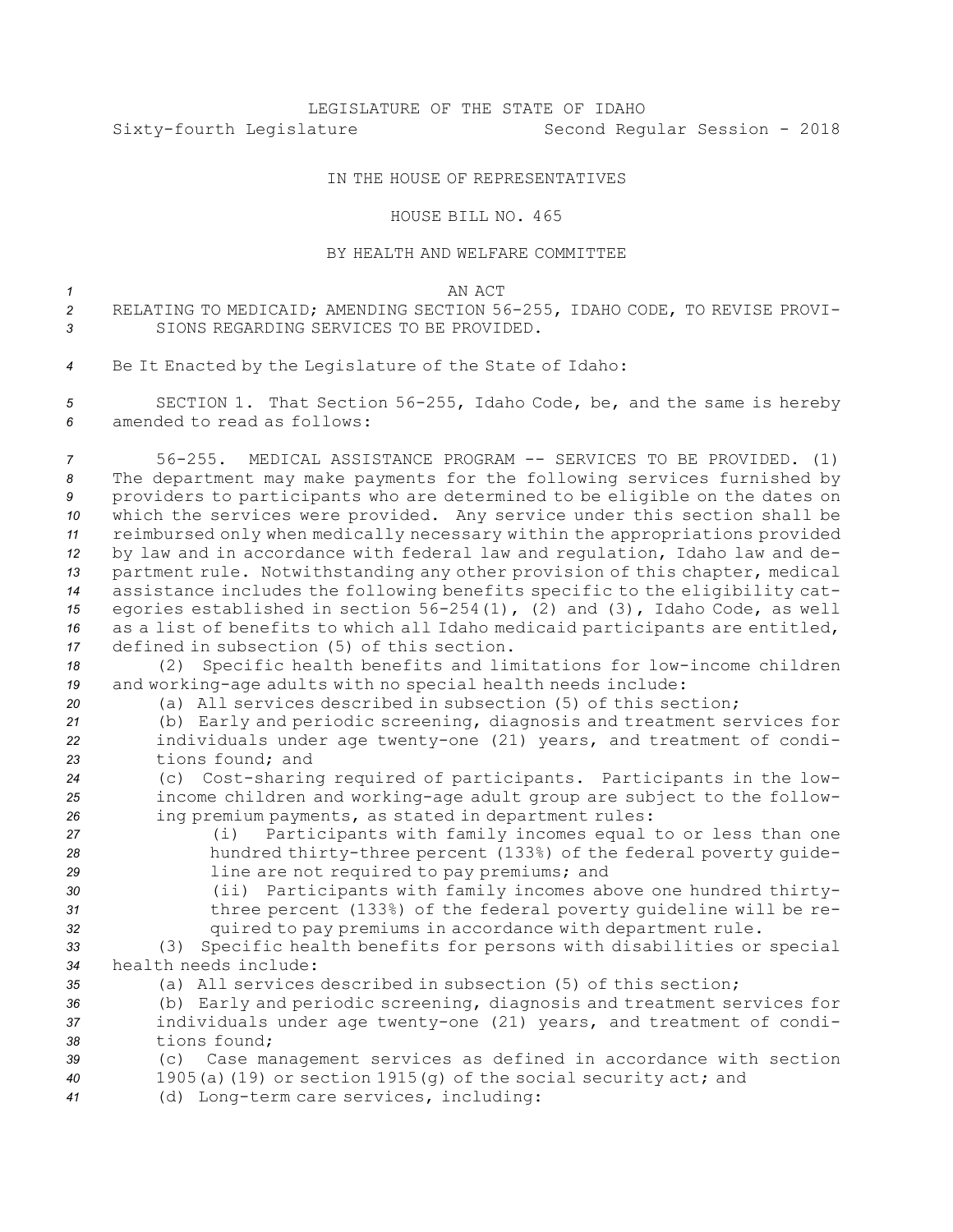| $\mathbf{1}$<br>$\overline{c}$<br>3<br>4<br>5<br>6<br>$\overline{7}$<br>8<br>9<br>10<br>11<br>12<br>13<br>14<br>15<br>16<br>17<br>18<br>19<br>20<br>21<br>22<br>23<br>24<br>25<br>26<br>27<br>28<br>29<br>30<br>31 | (i) Nursing facility services, other than services in an institu-<br>tion for mental diseases, subject to participant cost-sharing;<br>(ii) Home-based and community-based services, subject to federal<br>approval, provided to individuals who require nursing facility<br>level of care who, without home-based and community-based ser-<br>vices, would require institutionalization. These services will<br>include community supports, including options for self-determi-<br>nation or family-directed, which will enable individuals to have<br>greater freedom to manage their own care within the determined<br>budget as defined by department rule; and<br>(iii) Personal care services in a participant's home, prescribed<br>in accordance with a plan of treatment and provided by a qualified<br>person under supervision of a registered nurse;<br>(e) Services for persons with developmental disabilities, including:<br>Intermediate care facility services, other than such ser-<br>(i)<br>vices in an institution for mental diseases, for persons deter-<br>mined in accordance with section 1902(a) (31) of the social secu-<br>rity act to be in need of such care, including such services in a<br>public institution, or distinct part thereof, for persons with in-<br>tellectual disabilities or persons with related conditions;<br>(ii) Home-based and community-based services, subject to federal<br>approval, provided to individuals who require an intermediate<br>care facility for people with intellectual disabilities (ICF/ID)<br>level of care who, without home-based and community-based ser-<br>vices, would require institutionalization. These services will<br>include community supports and options for self-directed or fam-<br>ily-directed services, which will enable individuals to have<br>greater freedom to manage their own care within the determined<br>budget as defined by department rule. The department shall allow<br>budget modifications only when needed to obtain or maintain em-<br>ployment or when health and safety issues are identified and meet |
|--------------------------------------------------------------------------------------------------------------------------------------------------------------------------------------------------------------------|-------------------------------------------------------------------------------------------------------------------------------------------------------------------------------------------------------------------------------------------------------------------------------------------------------------------------------------------------------------------------------------------------------------------------------------------------------------------------------------------------------------------------------------------------------------------------------------------------------------------------------------------------------------------------------------------------------------------------------------------------------------------------------------------------------------------------------------------------------------------------------------------------------------------------------------------------------------------------------------------------------------------------------------------------------------------------------------------------------------------------------------------------------------------------------------------------------------------------------------------------------------------------------------------------------------------------------------------------------------------------------------------------------------------------------------------------------------------------------------------------------------------------------------------------------------------------------------------------------------------------------------------------------------------------------------------------------------------------------------------------------------------------------------------------------------------------------------------------------------------------------------------------------------------------------------------------------------------------------------------------------------------------------------------------------------------------------------------------------------------------------|
| 32<br>33<br>34<br>35<br>36<br>37<br>38<br>39<br>40<br>41<br>42<br>43<br>44<br>45<br>46<br>47                                                                                                                       | the criteria as defined in department rule; and<br>(iii) Developmental disability services for children and adults<br>shall be available based on need through state plan services or<br>waiver services as described in department rule. The department<br>shall develop a blended rate covering both individual and group<br>developmental therapy services;<br>(f) Home health services, including:<br>Intermittent or part-time nursing services provided by a home<br>(i)<br>health agency or by a registered nurse when no home health agency<br>exists in the area;<br>(ii) Home health aide services provided by a home health agency;<br>and<br>(iii) Physical therapy, occupational therapy or speech pathology<br>and audiology services provided by a home health agency or medical<br>rehabilitation facility;<br>(g) Hospice care in accordance with section 1905 (o) of the social secu-                                                                                                                                                                                                                                                                                                                                                                                                                                                                                                                                                                                                                                                                                                                                                                                                                                                                                                                                                                                                                                                                                                                                                                                                                       |
| 48<br>49<br>50                                                                                                                                                                                                     | rity act;<br>(h) Specialized medical equipment and supplies;<br>(i) Medicare cost-sharing, including:                                                                                                                                                                                                                                                                                                                                                                                                                                                                                                                                                                                                                                                                                                                                                                                                                                                                                                                                                                                                                                                                                                                                                                                                                                                                                                                                                                                                                                                                                                                                                                                                                                                                                                                                                                                                                                                                                                                                                                                                                         |

2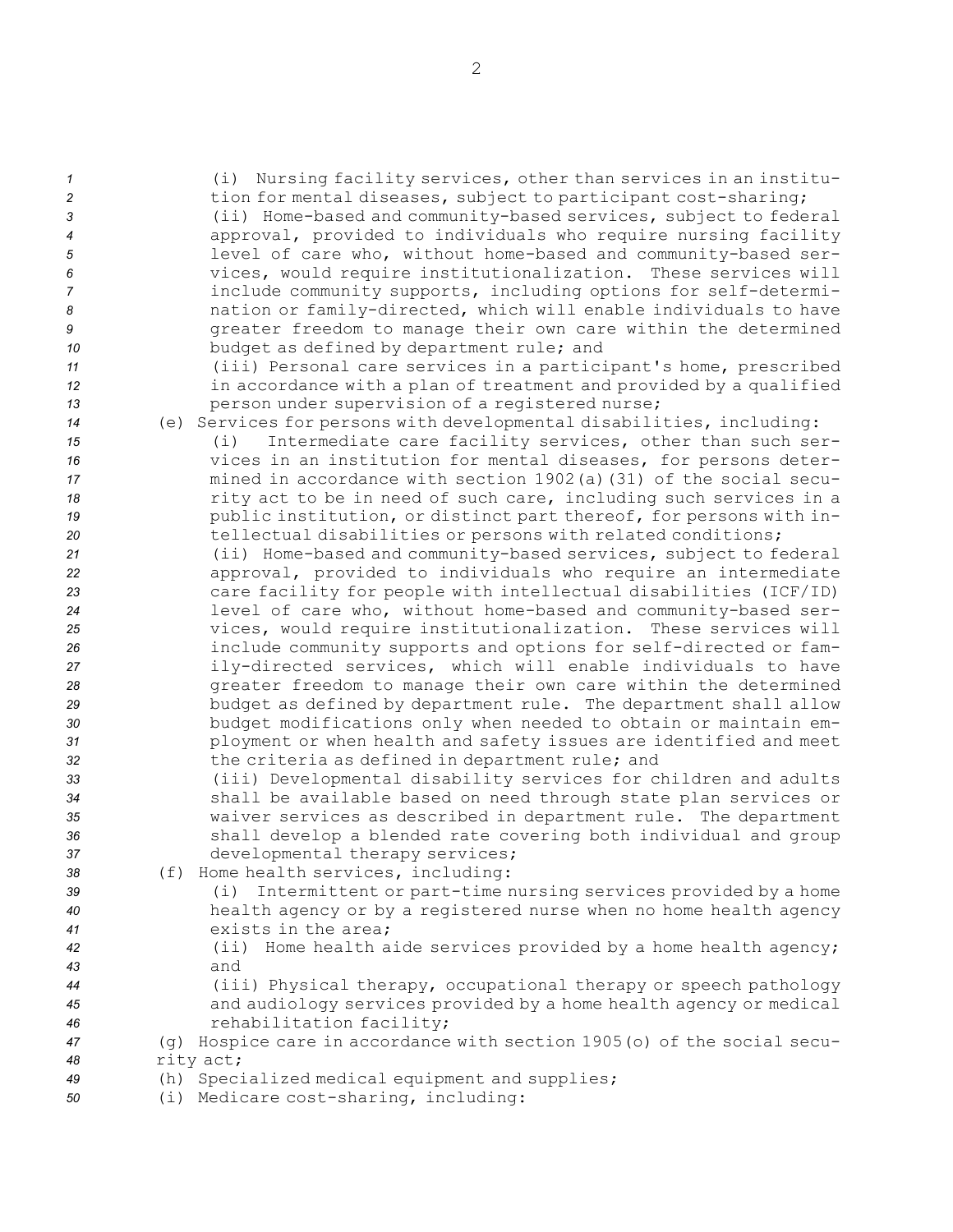(i) Medicare cost-sharing for qualified medicare beneficiaries described in section 1905(p) of the social security act; (ii) Medicare part <sup>A</sup> premiums for qualified disabled and working individuals described in section 1902(a)(10)(E)(ii) of the social security act; (iii) Medicare part <sup>B</sup> premiums for specified low-income medicare beneficiaries described in section 1902(a)(10)(E)(iii) of the so- cial security act; and (iv) Medicare part <sup>B</sup> premiums for qualifying individuals de- scribed in section 1902(a)(10)(E)(iv) and subject to section 1933 of the social security act; and (j) Nonemergency medical transportation. (4) Specific health benefits for persons over twenty-one (21) years of age who have medicare and medicaid coverage include: (a) All services described in subsection (5) of this section, other 16 than if provided under the federal medicare program; (b) All services described in subsection (3) of this section, other 18 than if provided under the federal medicare program; (c) Other services that supplement medicare coverage; and (d) Nonemergency medical transportation. (5) Benefits for all medicaid participants, unless specifically lim- ited in subsection (2), (3) or (4) of this section, include the following: (a) Health care coverage including, but not limited to, basic inpatient and outpatient medical services, and including: (i) Physicians' services, whether furnished in the office, the patient's home, <sup>a</sup> hospital, <sup>a</sup> nursing facility or elsewhere; (ii) Services provided by <sup>a</sup> physician or other licensed practi- tioner to prevent disease, disability and other health conditions or their progressions, to prolong life, or to promote physical or mental health; and (iii) Hospital care, including: 1. Inpatient hospital services other than those services provided in an institution for mental diseases; 2. Outpatient hospital services; and 3. Emergency hospital services; (iv) Laboratory and x-ray services; (v) Prescribed drugs; (vi) Family planning services and supplies for individuals of child-bearing age; (vii) Certified pediatric or family nurse practitioners' ser-*41* vices; (viii) Emergency medical transportation; (ix) Behavioral health services, including: 1. Outpatient behavioral health services that are appropri- ate, delivered by providers that meet national accredita- tion standards and may include community-based rehabilita- tion services and case management; and 2. Inpatient psychiatric facility services whether in <sup>a</sup> hospital, or for persons under the age of twenty-two (22)